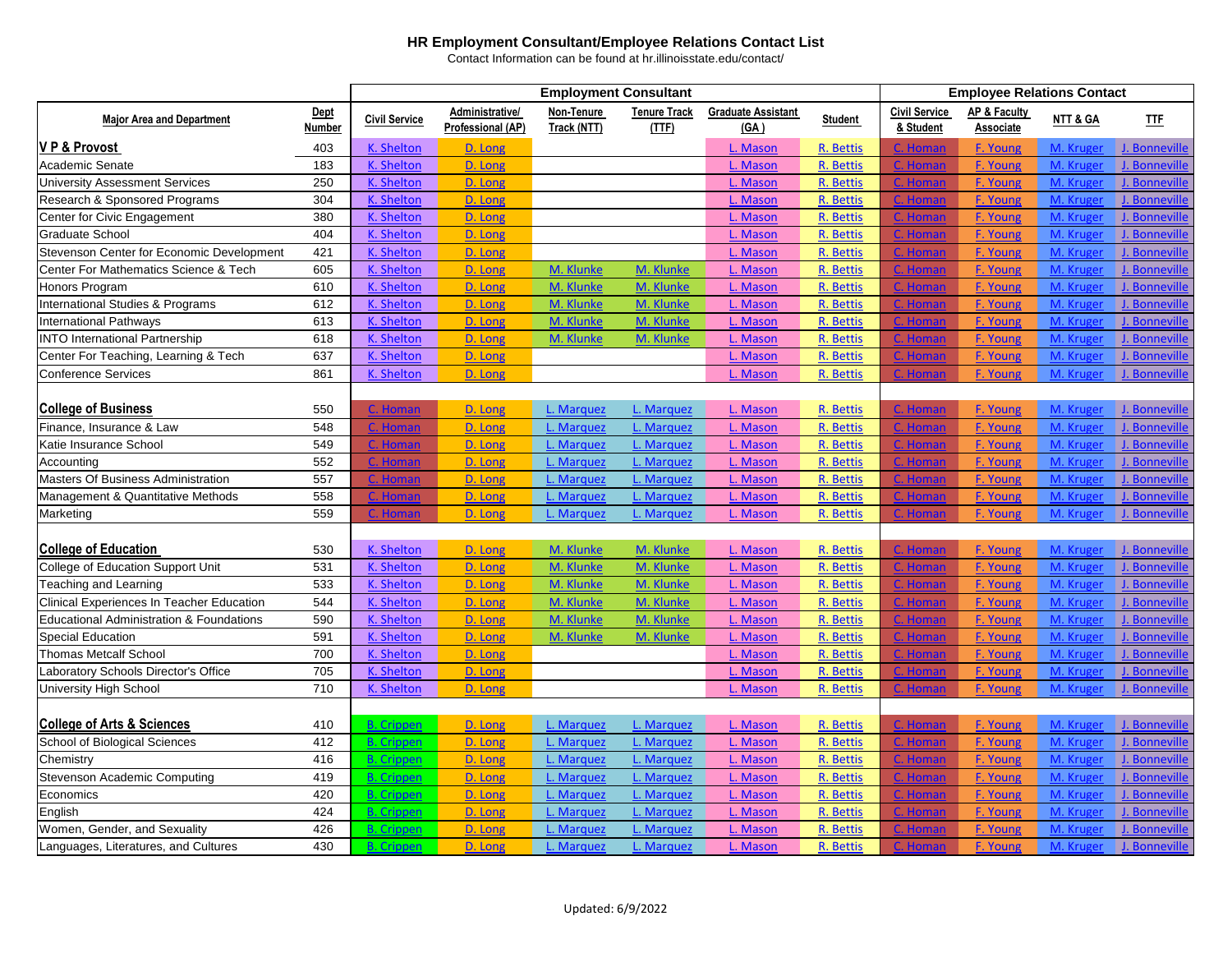|                                                    |               |                      |                   | <b>Employment Consultant</b> |                     |                           | <b>Employee Relations Contact</b> |                      |                         |           |               |  |
|----------------------------------------------------|---------------|----------------------|-------------------|------------------------------|---------------------|---------------------------|-----------------------------------|----------------------|-------------------------|-----------|---------------|--|
| <b>Major Area and Department</b>                   | <b>Dept</b>   | <b>Civil Service</b> | Administrative/   | Non-Tenure                   | <b>Tenure Track</b> | <b>Graduate Assistant</b> | <b>Student</b>                    | <b>Civil Service</b> | <b>AP &amp; Faculty</b> | NTT & GA  | <b>IIE</b>    |  |
|                                                    | <b>Number</b> |                      | Professional (AP) | Track (NTT)                  | (TTF)               | (GA)                      |                                   | & Student            | Associate               |           |               |  |
| Geography - Geology                                | 440           | <b>B.</b> Crippen    | D. Long           | L. Marquez                   | L. Marquez          | L. Mason                  | R. Bettis                         | C. Homan             | F. Young                | M. Kruge  | J. Bonneville |  |
| History                                            | 442           | <b>B.</b> Crippen    | D. Long           | L. Marquez                   | L. Marquez          | L. Mason                  | R. Bettis                         | C. Homan             | <b>F. Young</b>         | M. Kruger | J. Bonneville |  |
| School of Communication                            | 448           | <b>B.</b> Crippen    | D. Long           | L. Marquez                   | L. Marquez          | L. Mason                  | R. Bettis                         | C. Homar             | F. Young                | M. Kruger | J. Bonneville |  |
| Mathematics                                        | 452           | <b>B.</b> Crippen    | D. Long           | L. Marquez                   | L. Marquez          | L. Mason                  | R. Bettis                         | C. Homan             | F. Young                | M. Kruger | J. Bonneville |  |
| Philosophy                                         | 454           | <b>B.</b> Crippen    | D. Long           | L. Marquez                   | L. Marquez          | L. Mason                  | R. Bettis                         | C. Homar             | <b>F. Young</b>         | M. Kruge  | J. Bonneville |  |
| Physics                                            | 456           | <b>B.</b> Crippen    | D. Long           | L. Marquez                   | L. Marquez          | L. Mason                  | R. Bettis                         | C. Homan             | F. Young                | M. Kruger | J. Bonneville |  |
| <b>Politics and Government</b>                     | 460           | <b>B.</b> Crippen    | D. Long           | L. Marquez                   | L. Marquez          | L. Mason                  | R. Bettis                         | C. Homan             | <b>F. Young</b>         | M. Kruger | J. Bonneville |  |
| Psychology                                         | 462           | <b>B.</b> Crippen    | D. Long           | L. Marquez                   | L. Marquez          | D. Long                   | R. Bettis                         | C. Homar             | <b>F. Young</b>         | M. Kruger | J. Bonneville |  |
| <b>School of Social Work</b>                       | 465           | <b>B.</b> Crippen    | D. Long           | L. Marquez                   | L. Marquez          | L. Mason                  | R. Bettis                         | <b>Homan</b>         | <b>F. Young</b>         | M. Kruger | J. Bonneville |  |
| Sociology and Anthropology                         | 466           | <b>B.</b> Crippen    | D. Long           | L. Marquez                   | L. Marquez          | L. Mason                  | R. Bettis                         | C. Homar             | F. Young                | M. Kruge  | J. Bonneville |  |
| <b>Communication Sciences &amp; Disorders</b>      | 472           | <b>B.</b> Crippen    | D. Long           | L. Marquez                   | L. Marquez          | L. Mason                  | R. Bettis                         | C. Homan             | <b>F. Young</b>         | M. Kruger | J. Bonneville |  |
| Applied Social Research                            | 495           | <b>B.</b> Crippen    | D. Long           |                              |                     | L. Mason                  | R. Bettis                         | C. Homan             | F. Young                | M. Kruger | J. Bonneville |  |
| Radio Station W.G.L.T.                             | 885           | <b>B.</b> Crippen    | D. Long           |                              |                     | L. Mason                  | R. Bettis                         | C. Homan             | F. Young                | M. Kruger | J. Bonneville |  |
|                                                    |               |                      |                   |                              |                     |                           |                                   |                      |                         |           |               |  |
| <b>College of Applied Science &amp; Technology</b> | 500           | C. Homan             | D. Long           | M. Klunke                    | M. Klunke           | L. Mason                  | R. Bettis                         | C. Homan             | F. Young                | M. Kruger | J. Bonneville |  |
| Agriculture                                        | 502           | C. Homan             | D. Long           | M. Klunke                    | M. Klunke           | L. Mason                  | R. Bettis                         | C. Homan             | F. Young                | M. Kruger | J. Bonneville |  |
| <b>Family and Consumer Sciences</b>                | 506           | C. Homar             | D. Long           | M. Klunke                    | M. Klunke           | L. Mason                  | R. Bettis                         | . Homar              | <b>F. Young</b>         | M. Kruge  | J. Bonneville |  |
| Technology                                         | 510           | C. Homan             | D. Long           | M. Klunke                    | M. Klunke           | L. Mason                  | R. Bettis                         | C. Homan             | <b>F. Young</b>         | M. Kruger | J. Bonneville |  |
| School of Kinesiology and Recreation               | 512           | C. Homan             | D. Long           | M. Klunke                    | M. Klunke           | D. Long                   | R. Bettis                         | C. Homar             | F. Young                | M. Kruge  | J. Bonneville |  |
| School of Information Technology                   | 515           | C. Homan             | D. Long           | M. Klunke                    | M. Klunke           | L. Mason                  | R. Bettis                         | C. Homar             | F. Young                | M. Kruger | J. Bonneville |  |
| <b>Military Science</b>                            | 516           | C. Homan             | D. Long           | M. Klunke                    | M. Klunke           | L. Mason                  | R. Bettis                         | C. Homan             | F. Young                | M. Kruger | J. Bonneville |  |
| <b>Health Sciences</b>                             | 522           | C. Homan             | D. Long           | M. Klunke                    | M. Klunke           | L. Mason                  | R. Bettis                         | C. Homan             | F. Young                | M. Kruger | J. Bonneville |  |
| <b>Criminal Justice Sciences</b>                   | 525           | Homan                | D. Long           | M. Klunke                    | M. Klunke           | L. Mason                  | R. Bettis                         | . Homan              | <b>F. Young</b>         | M. Kruger | J. Bonneville |  |
|                                                    |               |                      |                   |                              |                     |                           |                                   |                      |                         |           |               |  |
| <b>Wonsook Kim College of Fine Arts</b>            | 560           | K. Shelton           | D. Long           | M. Klunke                    | M. Klunke           | L. Mason                  | R. Bettis                         | C. Homan             | F. Young                | M. Kruger | J. Bonneville |  |
| Wonsook Kim School of Art                          | 562           | K. Shelton           | D. Long           | M. Klunke                    | M. Klunke           | L. Mason                  | R. Bettis                         | C. Homar             | <b>F. Young</b>         | M. Kruge  | J. Bonneville |  |
| School of Music                                    | 566           | K. Shelton           | D. Long           | M. Klunke                    | M. Klunke           | L. Mason                  | R. Bettis                         | . Homan              | F. Young                | M. Kruger | J. Bonneville |  |
| School of Theatre and Dance                        | 570           | K. Shelton           | D. Long           | M. Klunke                    | M. Klunke           | L. Mason                  | R. Bettis                         |                      | F. Young                | M. Krug   | J. Bonneville |  |
| Creative Technologies Program                      | 575           | K. Shelton           | D. Long           | M. Klunke                    | M. Klunke           | L. Mason                  | R. Bettis                         | C. Homan             | <b>F. Young</b>         | M. Kruger | J. Bonneville |  |
| <b>University Galleries</b>                        | 715           | K. Shelton           | D. Long           | M. Klunke                    | M. Klunke           | L. Mason                  | R. Bettis                         | C. Homan             | <b>F. Young</b>         | M. Kruger | J. Bonneville |  |
|                                                    |               |                      |                   |                              |                     |                           |                                   |                      |                         |           |               |  |
| <b>President's Office</b>                          | 100           | C. Homan             | D. Long           |                              |                     | L. Mason                  | R. Bettis                         | C. Homan             | <b>F. Young</b>         | M. Kruger |               |  |
| <b>Office of General Counsel</b>                   | 101           | C. Homan             | D. Long           |                              |                     | L. Mason                  | R. Bettis                         | C. Homar             | F. Young                | M. Kruger |               |  |
| <b>Internal Auditor</b>                            | 112           | C. Homan             | D. Long           |                              |                     | L. Mason                  | R. Bettis                         | C. Homan             | F. Young                | M. Kruger |               |  |
| Office of Equal Opportunity and Access             | 128           | C. Homan             | D. Long           |                              |                     | L. Mason                  | R. Bettis                         | C. Homan             | F. Young                | M. Kruger |               |  |
| <b>Title IX Office</b>                             | 216           | C. Homan             | D. Long           |                              |                     | L. Mason                  | R. Bettis                         | C. Homan             | <b>F. Young</b>         | M. Kruger |               |  |
| <b>Media Relations</b>                             | 325           | C. Homan             | D. Long           |                              |                     | L. Mason                  | R. Bettis                         | C. Homan             | F. Young                | M. Kruger |               |  |
| <b>Athletics</b>                                   |               |                      |                   |                              |                     |                           |                                   |                      |                         |           |               |  |
| Intercollegiate Athletics                          | 713           | <b>B.</b> Crippen    | L. Mason          |                              |                     | L. Mason                  | R. Bettis                         | C. Homan             | <b>F. Young</b>         | M. Kruger |               |  |
| <b>Golf Course</b>                                 | 911           | <b>B.</b> Crippen    | L. Mason          |                              |                     | L. Mason                  | R. Bettis                         | C. Homan             | F. Young                | M. Kruger |               |  |
|                                                    |               |                      |                   |                              |                     |                           |                                   |                      |                         |           |               |  |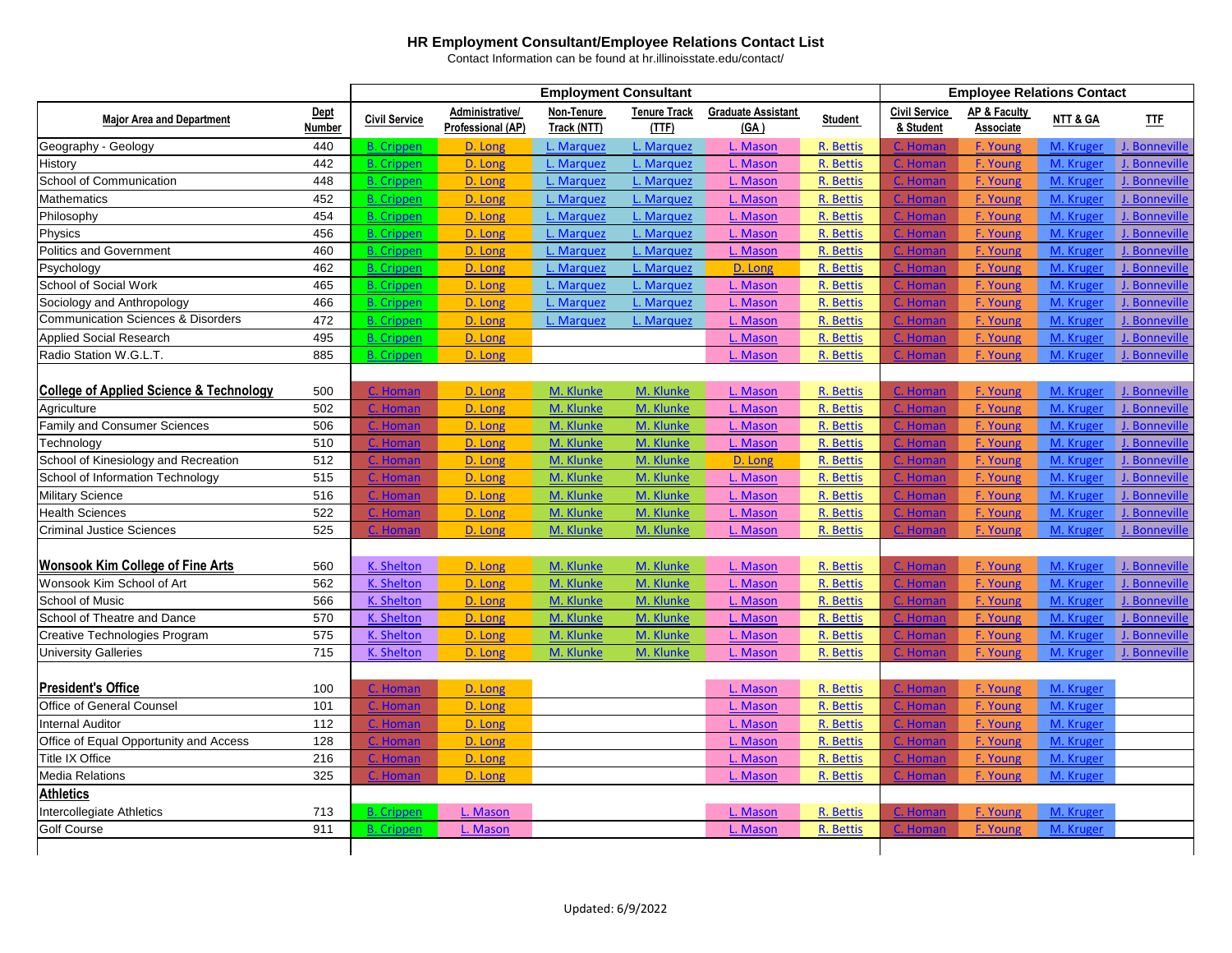|                                                |               | <b>Employment Consultant</b> |                          |             |                     |                           |                | <b>Employee Relations Contact</b> |                         |           |               |  |
|------------------------------------------------|---------------|------------------------------|--------------------------|-------------|---------------------|---------------------------|----------------|-----------------------------------|-------------------------|-----------|---------------|--|
|                                                | Dept          |                              | Administrative/          | Non-Tenure  | <b>Tenure Track</b> | <b>Graduate Assistant</b> |                | <b>Civil Service</b>              | <b>AP &amp; Faculty</b> |           |               |  |
| <b>Major Area and Department</b>               | <b>Number</b> | <b>Civil Service</b>         | <b>Professional (AP)</b> | Track (NTT) | (TTF)               | (GA)                      | <b>Student</b> | & Student                         | Associate               | NTT & GA  | <b>IIE</b>    |  |
| <b>VP of Finance &amp; Planning</b>            | 110           | C. Homan                     | D. Long                  |             |                     | L. Mason                  | R. Bettis      | C. Homan                          | <b>F. Young</b>         | M. Kruger |               |  |
| <b>Budget Office</b>                           | 102           | C. Homan                     | D. Long                  |             |                     | L. Mason                  | R. Bettis      | <u>C. Homar</u>                   | <b>F. Young</b>         | M. Kruger |               |  |
| <b>Facilities Planning</b>                     | 108           | C. Homan                     | D. Long                  |             |                     | L. Mason                  | R. Bettis      | C. Homai                          | F. Young                | M. Kruger |               |  |
| <b>Comptroller's Office</b>                    | 120           | C. Homan                     | D. Long                  |             |                     | L. Mason                  | R. Bettis      | C. Homan                          | <b>F. Young</b>         | M. Kruger |               |  |
| Human Resources                                | 130           | C. Homan                     | D. Long                  |             |                     | L. Mason                  | R. Bettis      | C. Homan                          | F. Young                | M. Kruger |               |  |
| Environmental Health & Safety                  | 132           | C. Homan                     | D. Long                  |             |                     | L. Mason                  | R. Bettis      | C. Homar                          | F. Young                | M. Kruger |               |  |
| <b>Central Receiving</b>                       | 152           | C. Homan                     | D. Long                  |             |                     | L. Mason                  | R. Bettis      | C. Homan                          | F. Young                | M. Kruger |               |  |
| Planning, Research & Policy Analysis           | 349           | C. Homar                     | D. Long                  |             |                     | L. Mason                  | R. Bettis      | C. Homa                           | <b>F. Young</b>         | M. Kruger |               |  |
| Facilities Management (Superintendence)        | 900           | C. Homan                     | D. Long                  |             |                     | L. Mason                  | R. Bettis      | C. Homan                          | <b>F. Young</b>         | M. Kruger |               |  |
| Campus Services / Grounds                      | 910           | C. Homan                     | D. Long                  |             |                     | L. Mason                  | R. Bettis      | C. Homar                          | <b>F. Young</b>         | M. Kruger |               |  |
| Office of Energy Management                    | 915           | C. Homan                     | D. Long                  |             |                     | L. Mason                  | R. Bettis      | C. Homar                          | F. Young                | M. Kruger |               |  |
| Parking and Transportation                     | 925           | C. Homan                     | D. Long                  |             |                     | L. Mason                  | R. Bettis      | C. Homan                          | <b>F. Young</b>         | M. Kruger |               |  |
| <b>University Recycling</b>                    | 927           | C. Homan                     | D. Long                  |             |                     | L. Mason                  | R. Bettis      | C. Homar                          | F. Young                | M. Kruger |               |  |
|                                                |               |                              |                          |             |                     |                           |                |                                   |                         |           |               |  |
| <b>Office of Technology Solutions</b>          | 338           | K. Shelton                   | D. Long                  |             |                     | L. Mason                  | R. Bettis      | C. Homan                          | F. Young                | M. Kruger |               |  |
| Infrastructure Operations & Networking         | 341           | K. Shelton                   | D. Long                  |             |                     | L. Mason                  | R. Bettis      | C. Homar                          | F. Young                | M. Kruger |               |  |
| <b>Client Services</b>                         | 343           | <b>K. Shelton</b>            | D. Long                  |             |                     | L. Mason                  | R. Bettis      | C. Homar                          | F. Young                | M. Kruger |               |  |
| <b>Application Services</b>                    | 347           | K. Shelton                   | D. Long                  |             |                     | L. Mason                  | R. Bettis      | C. Homar                          | F. Young                | M. Kruger |               |  |
| <b>Enterprise Data and Analytics</b>           | 346           | K. Shelton                   | D. Long                  |             |                     | L. Mason                  | R. Bettis      | C. Homar                          | <b>F. Young</b>         | M. Kruger |               |  |
| Web & Interactive Communications               | 635           | K. Shelton                   | D. Long                  |             |                     | L. Mason                  | R. Bettis      | C. Homar                          | F. Young                | M. Kruger |               |  |
| <b>TechZone Student Technologies</b>           | 636           | K. Shelton                   | D. Long                  |             |                     | L. Mason                  | R. Bettis      | C. Homan                          | F. Young                | M. Kruger | J. Bonneville |  |
| Learning Spaces & AV Technology                | 638           | K. Shelton                   | D. Long                  |             |                     | L. Mason                  | R. Bettis      | C. Homa                           | F. Young                | M. Kruger | J. Bonneville |  |
|                                                |               |                              |                          |             |                     |                           |                |                                   |                         |           |               |  |
| <b>Enrollment Mgmt &amp; Acad Services</b>     | 490           | C. Homan                     | D. Long                  |             |                     | L. Mason                  | R. Bettis      | C. Homar                          | F. Young                | M. Kruger |               |  |
| Admissions                                     | 220           | C. Homan                     | D. Long                  |             |                     | L. Mason                  | R. Bettis      | C. Homar                          | F. Young                | M. Kruger |               |  |
| Registrar                                      | 221           | C. Homan                     | D. Long                  |             |                     | L. Mason                  | R. Bettis      | C. Homar                          | <b>F. Young</b>         | M. Kruger |               |  |
| <b>Financial Aid Office</b>                    | 232           | C. Homan                     | D. Long                  |             |                     | L. Mason                  | R. Bettis      | C. Homar                          | F. Young                | M. Kruger |               |  |
| <b>University College</b>                      | 491           |                              | D. Long                  | M. Klunke   | M. Klunke           | L. Mason                  | R. Bettis      |                                   | F. Young                | M. Kruger |               |  |
|                                                |               |                              |                          |             |                     |                           |                |                                   |                         |           |               |  |
| <b>VP of University Advancement</b>            | 320           | <b>B.</b> Crippen            | L. Mason                 |             |                     | L. Mason                  | R. Bettis      | C. Homan                          | F. Young                | M. Kruger |               |  |
| <b>Mail Service Center</b>                     | 150           | <b>B.</b> Crippen            | L. Mason                 |             |                     | L. Mason                  | R. Bettis      | C. Homar                          | <b>F. Young</b>         | M. Kruger |               |  |
| Development - Fundraising                      | 306           | <b>B.</b> Crippen            | L. Mason                 |             |                     | L. Mason                  | R. Bettis      | C. Homar                          | <b>F. Young</b>         | M. Kruger |               |  |
| Alumni Engagement                              | 310           | <b>B.</b> Crippen            | L. Mason                 |             |                     | L. Mason                  | R. Bettis      | C. Homar                          | <b>F. Young</b>         | M. Kruger |               |  |
| <b>Advancement &amp; Foundation Operations</b> | 321           | <b>B.</b> Crippen            | L. Mason                 |             |                     | L. Mason                  | R. Bettis      | C. Homan                          | <b>F. Young</b>         | M. Kruger |               |  |
| University Marketing & Communications          | 342           | <b>B.</b> Crippen            | L. Mason                 |             |                     | L. Mason                  | R. Bettis      | C. Homar                          | F. Young                | M. Kruger |               |  |
|                                                |               |                              |                          |             |                     |                           |                |                                   |                         |           |               |  |
| <b>VP of Student Affairs</b>                   | 210           | <b>B.</b> Crippen            | D. Long                  |             |                     | L. Mason                  | R. Bettis      | C. Homan                          | F. Young                | M. Kruger |               |  |
| <b>Health Promotion &amp; Wellness</b>         | 212           | <b>B.</b> Crippen            | D. Long                  |             |                     | L. Mason                  | R. Bettis      | C. Homar                          | <b>F. Young</b>         | M. Kruger |               |  |
| <b>Student Counseling Services</b>             | 242           | <b>B.</b> Crippen            | D. Long                  |             |                     | L. Mason                  | R. Bettis      | C. Homan                          | F. Young                | M. Kruger |               |  |
| <b>Career Services</b>                         | 252           | <b>B.</b> Crippen            | D. Long                  |             |                     | L. Mason                  | R. Bettis      | C. Homa                           | <b>F. Young</b>         | M. Kruger |               |  |
| <b>Health Services</b>                         | 254           | <b>B.</b> Crippen            | D. Long                  |             |                     | L. Mason                  | R. Bettis      | . Homar                           | <b>F. Young</b>         | M. Kruger |               |  |